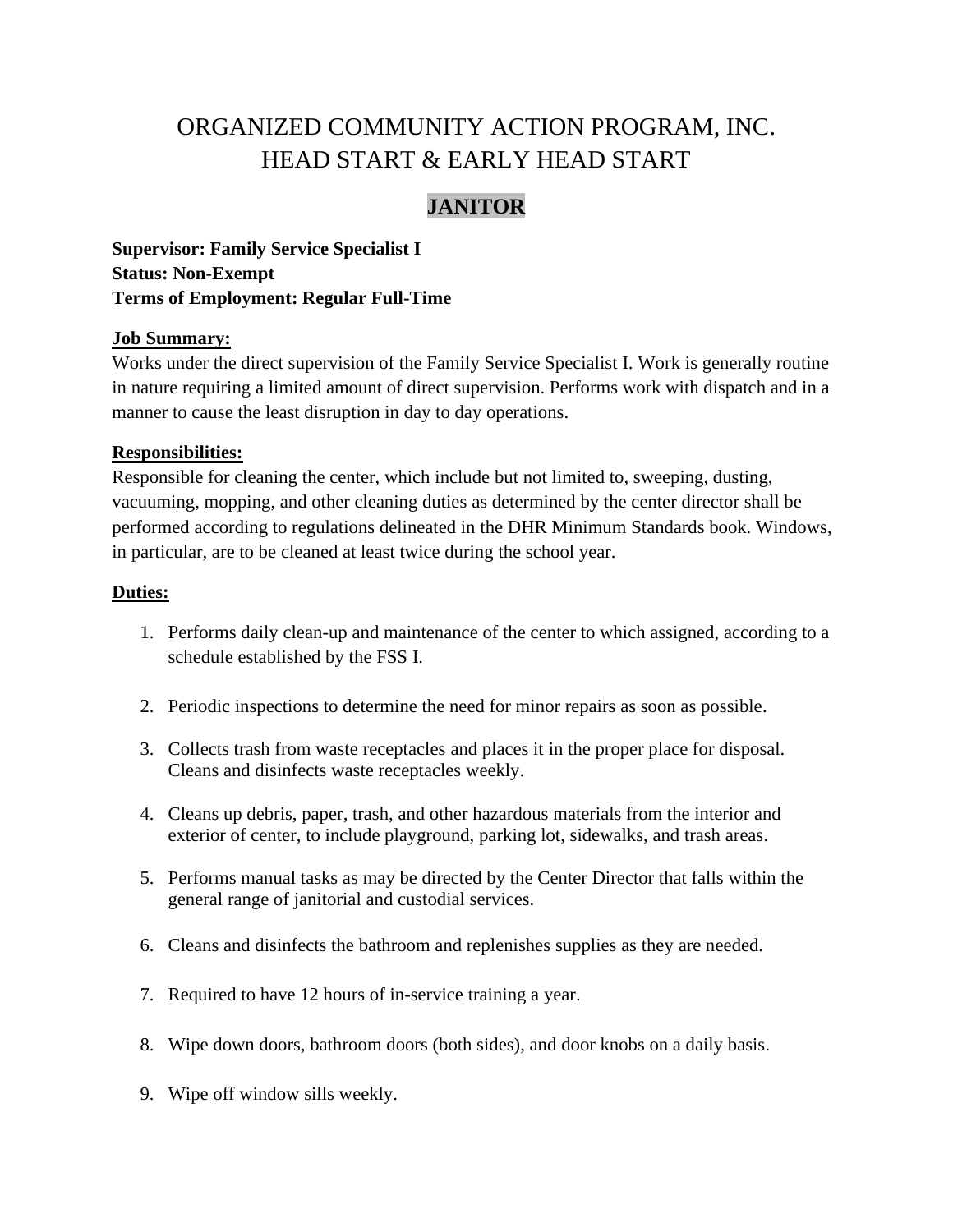- 10. Disinfect and clean door knobs, sinks, and counter tops daily.
- 11. Remove spider webs and other debris as needed.
- 12. Check bathrooms, twice daily, for needed supplies and soap.
- 13. Vacuum carpets on daily basis.
- 14. Clean bathroom mirrors on daily basis.
- 15. Clean around the commode crown, with brush, on daily basis.
- 16. Disinfect light switches daily.
- 17. Maintain janitorial supply inventory.
- 18. Sweep, mop, vacuum hallways, stairs, bathrooms, and office spaces.
- 19. Assist staff to set-up, put away furniture and equipment as requested by FSS I.
- 20. Notify FSS I concerning need for major repairs.
- 21. Disinfect all used surfaces and materials, supplies, and toys.
- 22. Laundry: Wash, dry, and fold cot sheets.

#### **Qualifications:**

Current physical examination and TB screen documentation upon hire.

Adequate means of transportation.

Cleaning experience preferred.

#### **Physical Demands:**

The physical demands described are representative of those that must be met by an employee to successfully perform the essential functions of this job. Reasonable accommodation may be made to enable individuals with disabilities to perform the essential functions.

While performing the duties of this job, the employee is regularly required to sit; use hands to finger, handle or feel objects, tools, or controls, reach with hands and arms; talk or hear; and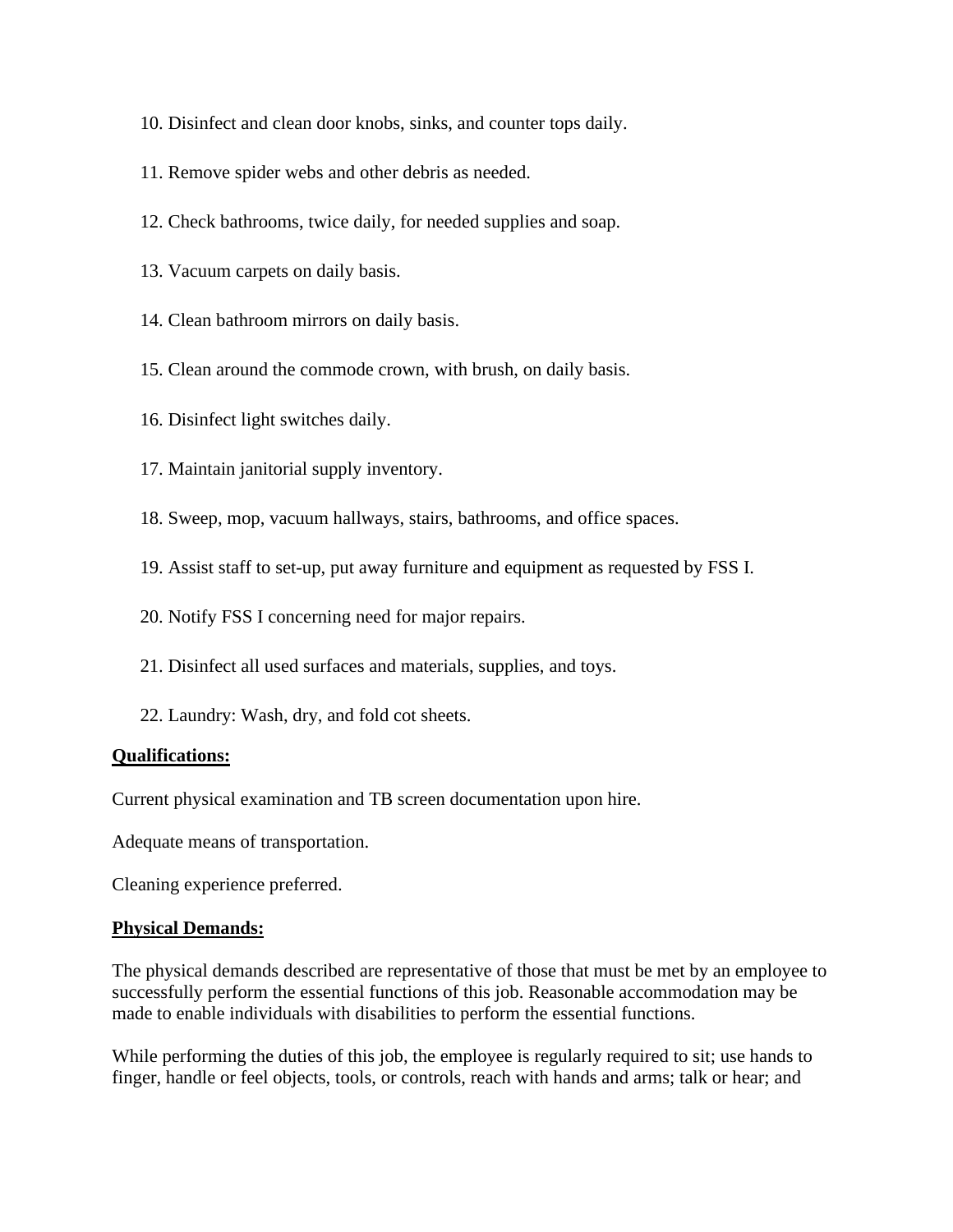taste or smell. The employee frequently is required to walk and stoop, kneel, crouch or crawl. The employee is occasionally required to stand and climb or balance.

The employee must regularly lift and/or move up to 10lbs., frequently lift and/or move up to 50 pounds. Specific vision abilities required by this job include close vision, distance vision, color vision, peripheral vision, depth perception and ability to adjust focus.

### **Work Environment:**

The work environment characteristics described here are representative of those and employee encounters while performing the essential functions of this job. Reasonable accommodations may be made to enable individuals with disabilities to perform the essential functions.

The noise level in the work environment is usually moderate.

## **Non-Discrimination Policy:**

It is the Policy of this Agency to be customer and service oriented and to require employees to treat customers in a courteous and respectful manner at all times.

Employees must understand that our customers come first and they are the primary source of the organization's income. All employees have an obligation to represent the Agency in a positive way and to make customers feel as comfortable as possible in dealing with the organization.

We provide equal opportunity in all aspects for services rendered to our customers. All employees will not discriminate against any customer because of their race, color, religion, sex (including pregnancy, childbirth and related medical conditions), national origin, age (40 and over), citizenship, physical or mental disability, military obligations, gender identity, genetic information or any other basis of discrimination prohibited by law.

Violations of this policy will not be permitted and will result in disciplinary action up to and including termination.

The Agency has appointed its Human Resource Manager as its EEO Officer to oversee compliance with this policy.

I have read and understand the responsibilities and requirements of my job description. By signing my job description, my signature verifies that I accept and agree with my responsibilities and requirements.

Signature Date

\_\_\_\_\_\_\_\_\_\_\_\_\_\_\_\_\_\_\_\_\_\_\_\_\_ \_\_\_\_\_\_\_\_\_\_\_\_\_\_\_\_\_